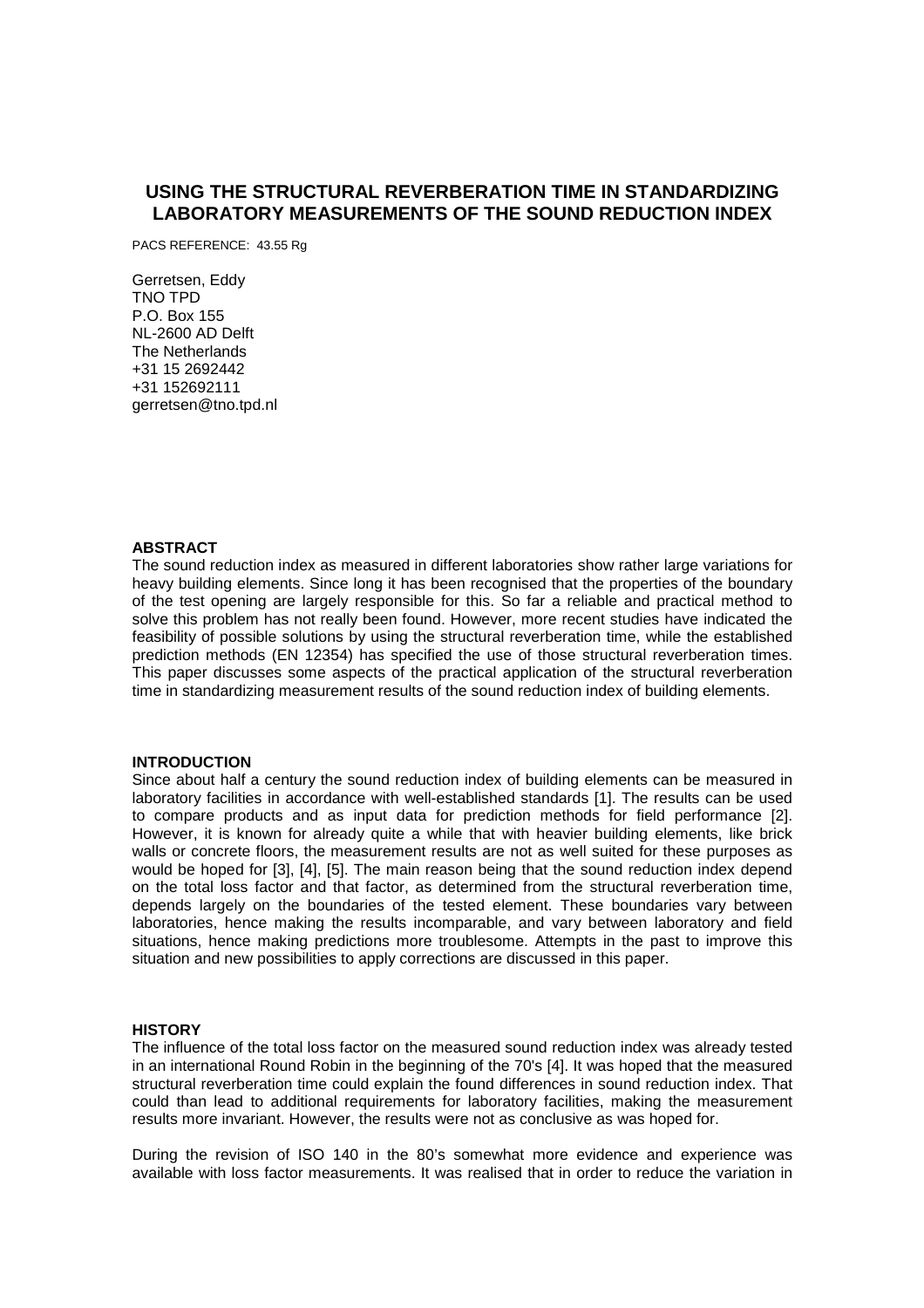results between laboratories for heavier elements, something had to be standardized concerning the energy loss at the borders of the tested element. It was proposed to specify the allowable losses by a laboratory facility. This could be done by setting limits to the total loss factor of a heavy reference wall. The proposal was that for a reference wall of 400±40 kg/m<sup>2</sup>, the total loss factor in the laboratory should be within  $\pm 2$  dB of a mean value given by:

$$
10\lg\eta_{\text{tot}} = 10\lg(0.01 + 0.5/\sqrt{f})\tag{1}
$$

This was based on some available data at that time as given in figure 1. In the final version of the document only the lower limit is specified, resulting in the factor 0,3 in stead of 0,5 in eq. (1).



Figure 1: Available data in 1989 on the total loss factor in several laboratory facilities with heavy elements (400-500 kg/m<sup>2</sup>), used to specify the required minimum loss factor in ISO 140-1.

This was a first attempt to reduce the variations for laboratory measurements, which should make  $R<sub>lab</sub>$  more or less the product quantity that could be used in estimations of field performance.

# **PRESENT SITUATION**

The required loss factor for laboratory facilities has not received much attention, maybe due to the fact that it is not easy to adjust a laboratory to a desired loss factor. However, the importance has now clearly been demonstrated by a German Round Robin [6]. In that context also the measurement method for the loss factor has been studied and well established [7]. Furthermore, the established prediction method actually requires the use of the total loss factor (structural reverberation time) in the laboratory and the field situation [8]. This would be simplified if the structural reverberation time in the laboratory situation would be measured and presented for all heavier elements. To simplify that presentation, it has been proposed to convert all measurement results to a reference structural reverberation time, being representative for a typical field situation [9]. The advantages would be that - at least for simplified prediction models - the converted sound reduction index could be used without any adjustment to the actual structural reverberation time. The obvious disadvantage is of course that a 'typical field situation' does not exist. The values proposed in [9] deviate for instance substantially from those mentioned by Craik [10] as 'typical field values'. Furthermore, converting the measurement results to a reference situation is not as straight forward as it seems. Some more problems need to be solved

# **FUTURE POSSIBILITIES**

The aim of converting the measurement results for the sound reduction index in the laboratory to a fixed loss factor should not be to standardize to a typical field situation, but to convert to a standard laboratory facility. It would be advantageous if this could be done in a way that makes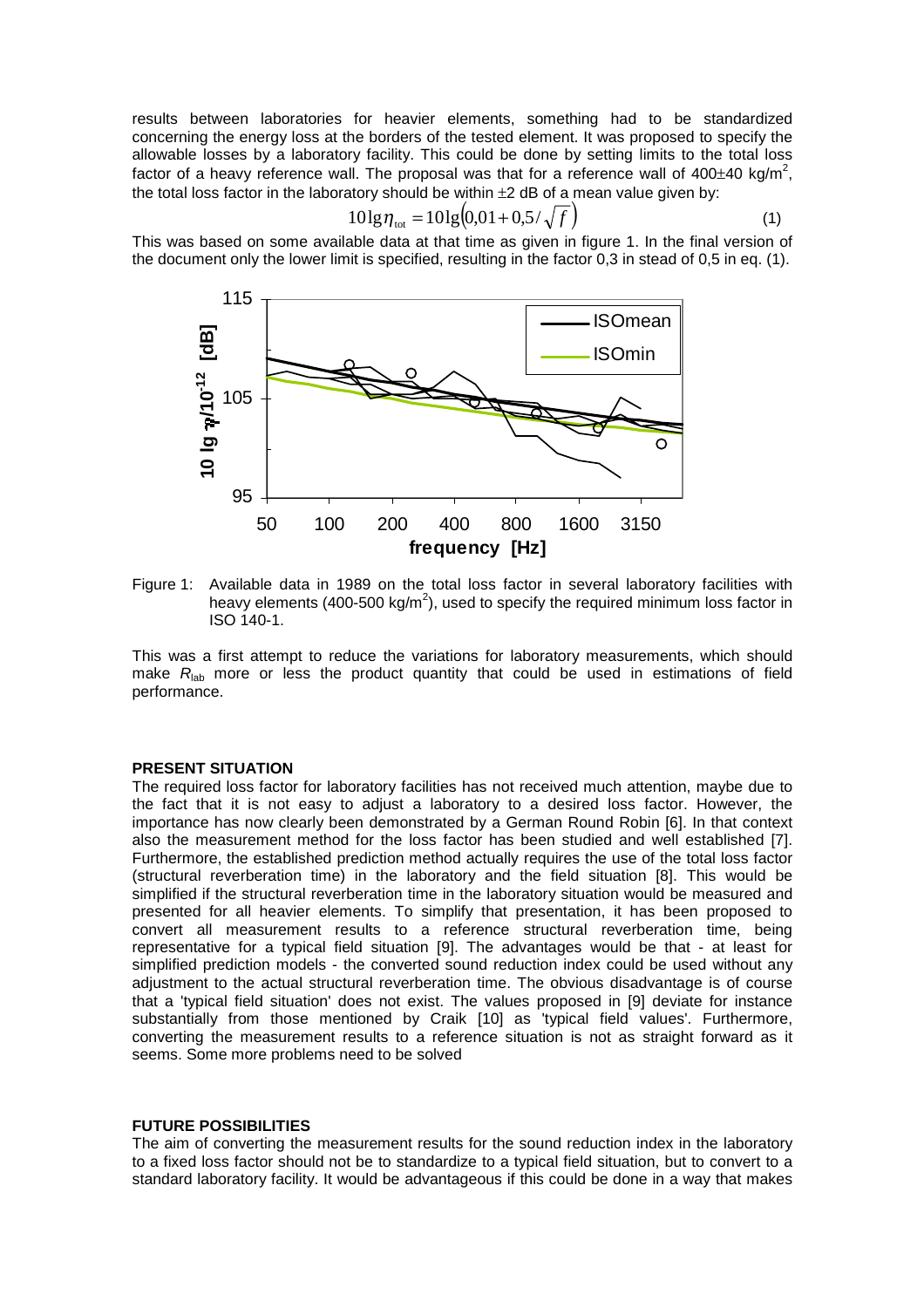the transfer of the data to the field situation, according to EN 12354, simple and straightforward. But measuring the structural reverberation time in the laboratory is one thing, converting the measurement results in a correct and fair way to a reference laboratory is yet another. Some important aspects need to be considered:

- (a) a relevant reference value for the loss factor in a standard laboratory (reference) is to be defined;
- (b) the loss factor is only relevant for the resonant response of the element, while at low frequencies (below the critical frequency) also a forced response is occurs;
- (c) converting data should relate to the laboratory influence only and not to internal losses of the elements.

#### Loss factor

As the reference loss factor  $\eta_{\rm ref}$  the minimum loss factor for a 400 kg/m<sup>2</sup> element (wall or floor), as already specified in ISO 140-1 could be chosen, though choosing the corresponding average value would be more appropriate. However, to characterise the effect of a standard laboratory for various walls it is more realistic to express the reference loss factor as a function of the mass of the tested wall. With a fixed laboratory boundary the surface mass *m'* of the test wall determines the energy transmission at the borders. Corresponding to the existing requirements, using equation (1), the average loss factor could than be expressed as:

$$
\eta_{ref} = \left(0.01 + \frac{m'}{800} \frac{1}{\sqrt{f}}\right)
$$
 (2)

With the term 800 as a reference mass in  $\rm kg/m^2$  this is identical to eq. (1) with the reference wall of 400 kg/m<sup>2</sup>. In EN 12354-1 an estimation of the total loss factor for the laboratory situation is given in the same way with a reference mass of 485 kg/m<sup>2</sup> in stead. That would thus indicate a laboratory at the upper boundary of the allowed variations according to the original intentions (see chapter history).

The actual loss factor  $\eta$  follows from the measured structural reverberation time  $T_s$  in each frequency band with mid frequency *f* by:

$$
\eta_{ref} = \frac{2.2}{fT_s} \tag{3}
$$

#### Low frequency

In order to apply the loss factor conversion only to resonant transmission, the contribution of forced transmission at low frequencies should be subtracted before conversion and added again in the same way after conversion. This applies to the measured data around the critical frequency and below. The basis for this division shall be simple mass-law behaviour: it is easy to estimate, not critical in the frequency range and not critical in the exact value since it is first subtracted and then - after conversion - added again. Any effect leading to higher values than mass law behaviour at low frequencies should be left untouched by the procedure. The converted value  $R_c$  follows from the measured value  $R$  by equation (4):

$$
R_c = -101g\left[\tau_m + \frac{\eta}{\eta_{ref}} \left(10^{-R/10} - \tau_m\right)\right] \quad ; f \le 2f_c
$$
\n
$$
R_c = R - 101g\frac{\eta}{\eta_{ref}} \quad ; f > 2f_c
$$
\n
$$
(4)
$$

The transmission coefficient  $\tau_m$  for forced transmission (mass-law) is taken from EN 12354-1 annex B [8] as.

$$
\tau_m = \left(\frac{2\rho c}{2\pi f m}\right)^2 2\sigma_f ; R_m = -101g\tau_m \tag{5}
$$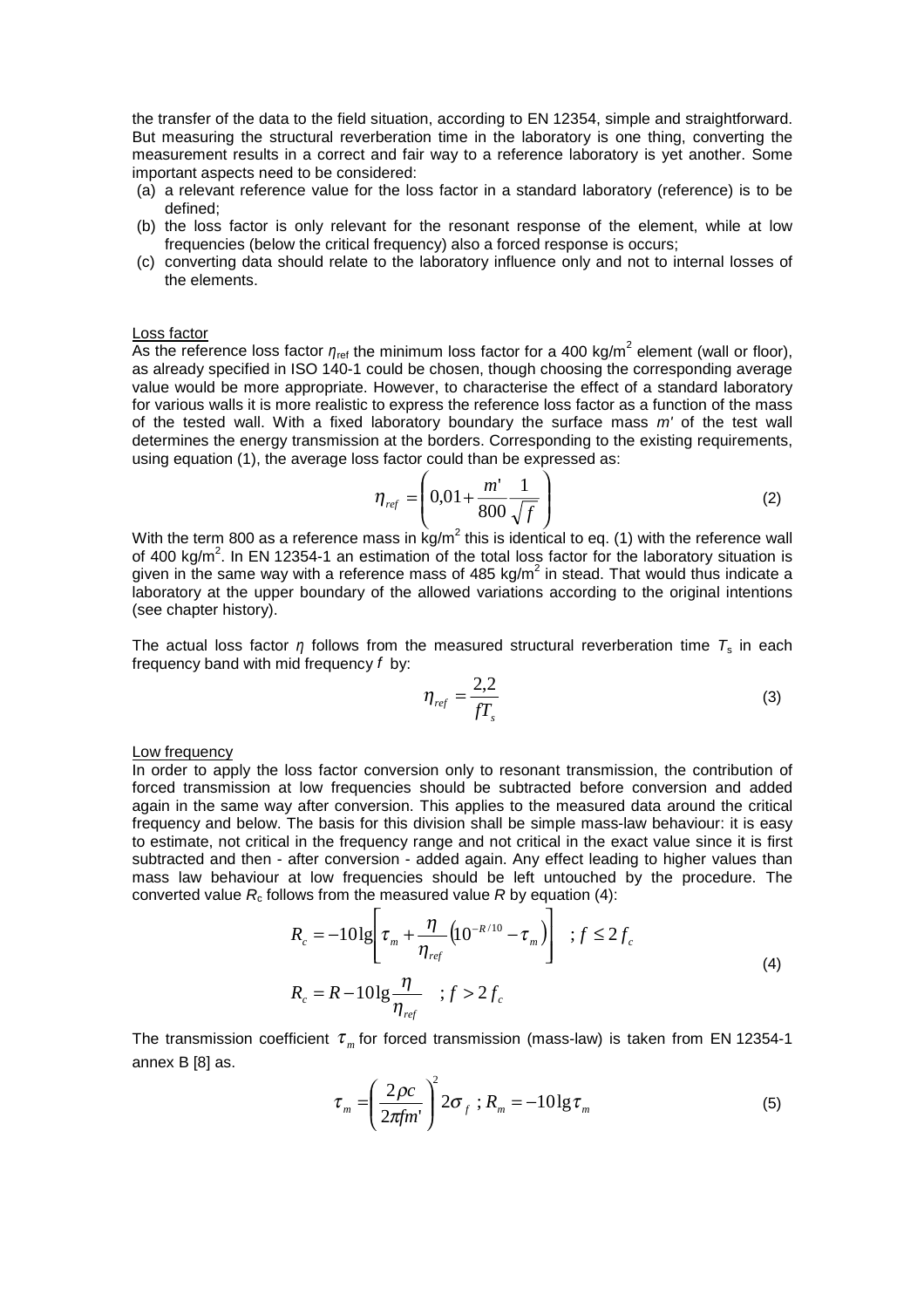This depends only on mass, frequency and the radiation efficiency  $\sigma_f$  for forced transmission, which depends only on frequency and dimensions. That last influence is not very large for common dimensions and materials as is illustrated in figure 2. Hence, the value for an element of 2,5 x 4 m<sup>2</sup> can be used in all laboratory cases. If below the critical frequency the measured R is larger than  $R<sub>m</sub>$  no correction is to be applied.



Figure 2: Radiation efficiency for forced transmission as given in EN 12354-1 annex B for various dimensions of an element.

Since the measured data around the critical frequency are much lower than the mass law result at these frequencies, it is not critical to which higher frequency the correction is applied. Thus a rough estimate of the critical frequency will do. Such an estimate can be deduced from the surface mass *m'* in kg/m<sup>2</sup> of the element by

$$
f_c = 44000/m'
$$
 (4)

This opens the possibility of applying the procedure also for less heavy elements or even lightweight elements [11], making a general procedure easier to describe and apply.

The conversion has been applied to the data of the German Round-Robin [6]. In figure 3 the measured data are presented and the converted data for the whole frequency range as well as the conversion for the resonant transmission only. In [6] the conversion has also been presented for the whole frequency range, but with a different reference loss factor.



Figure 3: Sound reduction index from German Round-Robin [6] with a 440 kg/m<sup>2</sup> wall; (a) as measured with mass-law curve indicated, (b) converted to reference loss factor for whole frequency range and (c) converted with mass-law correction.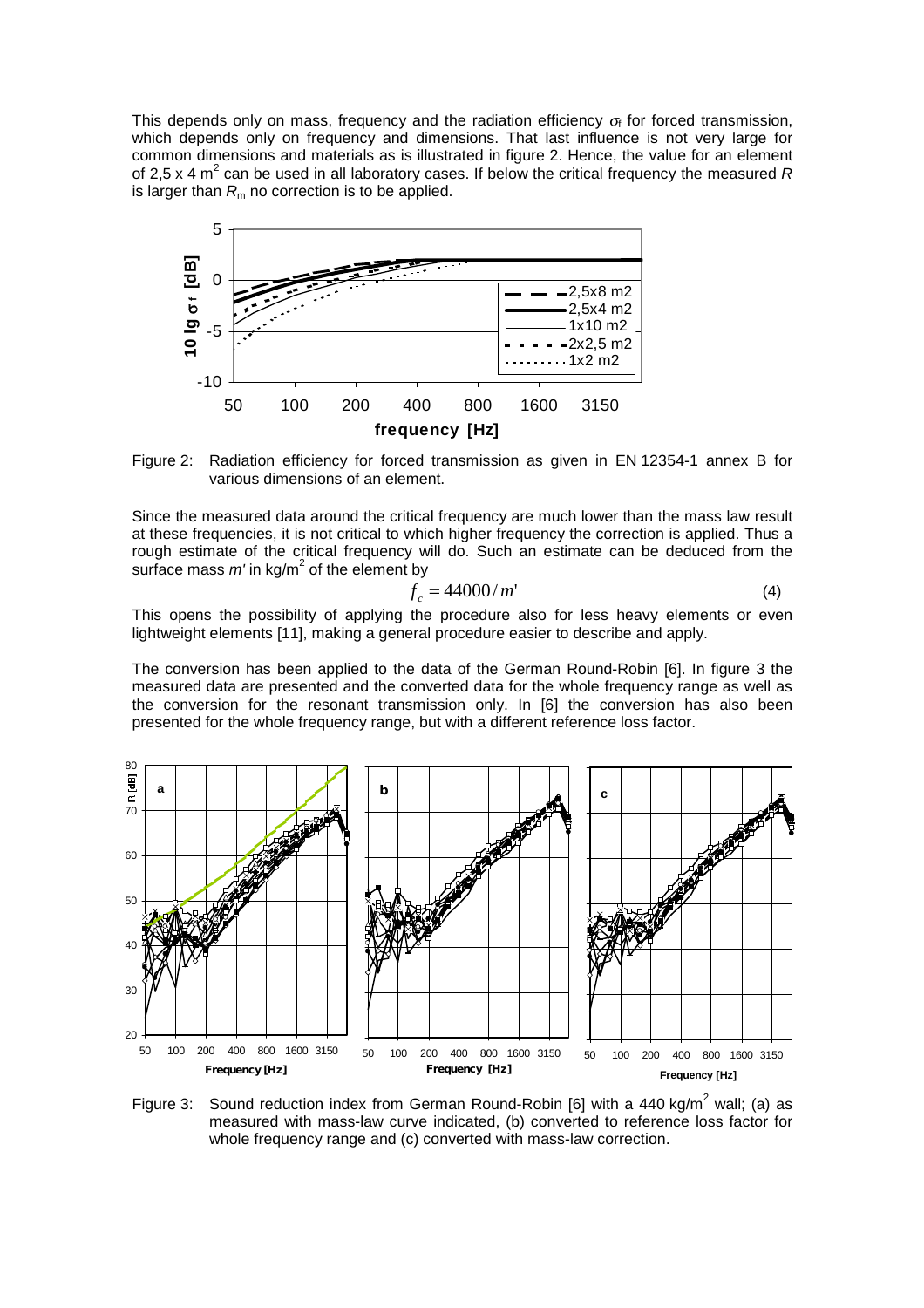It is clear that with the conversions according to equations (4) and (5), the converted data show about the same variation at low frequencies as at higher frequencies, while without the masslaw correction (figure 3b) the variation is larger. Furthermore, in figure 3b the values at low frequencies are generally higher than measured, even exceeding mass-law values, while that is hardly the case in figure 3c.

The measured and converted values from figure 3 have also been expressed in the single number rating R<sub>w</sub>, together with the results for some other walls. That single number rating, from the measured and the converted curves, is shown in figure 4 as function of the surface mass. Also shown is the curve from EN 12354-1, annex B. This clearly shows that the conversion reduces the variation and improves the comparison with the theoretical curve.



Figure 4: Weighted sound reduction index  $R_w$  for various walls as function of surface mass, as measured and as converted; comparison with curve from EN 12354-1.



Figure 5 Sound reduction index for a 340 kg/m<sup>2</sup> wall as measured, converted (eta, only loss factor) and converted with mass-law correction (m+eta).

In figure 5 an illustration is given for the insulation curve of one of these walls, showing the measured curve, the calculated mass-law curve and the converted curves. The loss factor conversion is rather substantial in this case, but applying it to the whole frequency range gives rather high results at the low frequencies exceeding even mass-law values. Taking due account of the forced transmission at low frequencies clearly gives more logical converted results. This will of course be even more important for even lighter elements with a much higher critical frequency.

# Internal loss

The internal loss factor is a property of the material or the element used. If it is known the reference loss factor should use that value  $\eta_{\text{int}}$  instead of the fixed value  $\eta_{\text{int}} = 0.01$  in eq. (2). Possibly a method could be specified to deduce an estimate of  $\eta_{\text{int}}$  from the measured total loss factor. That could for instance be the average at the higher frequency bands. The feasibility of such an approach should be studied.

Other causes for a different behaviour at mid and high frequencies than different values for the internal loss factor, could maybe be taken into account in the same way. For instance a wall with hollow elements could show effectively a higher internal loss factor in the measurements. If